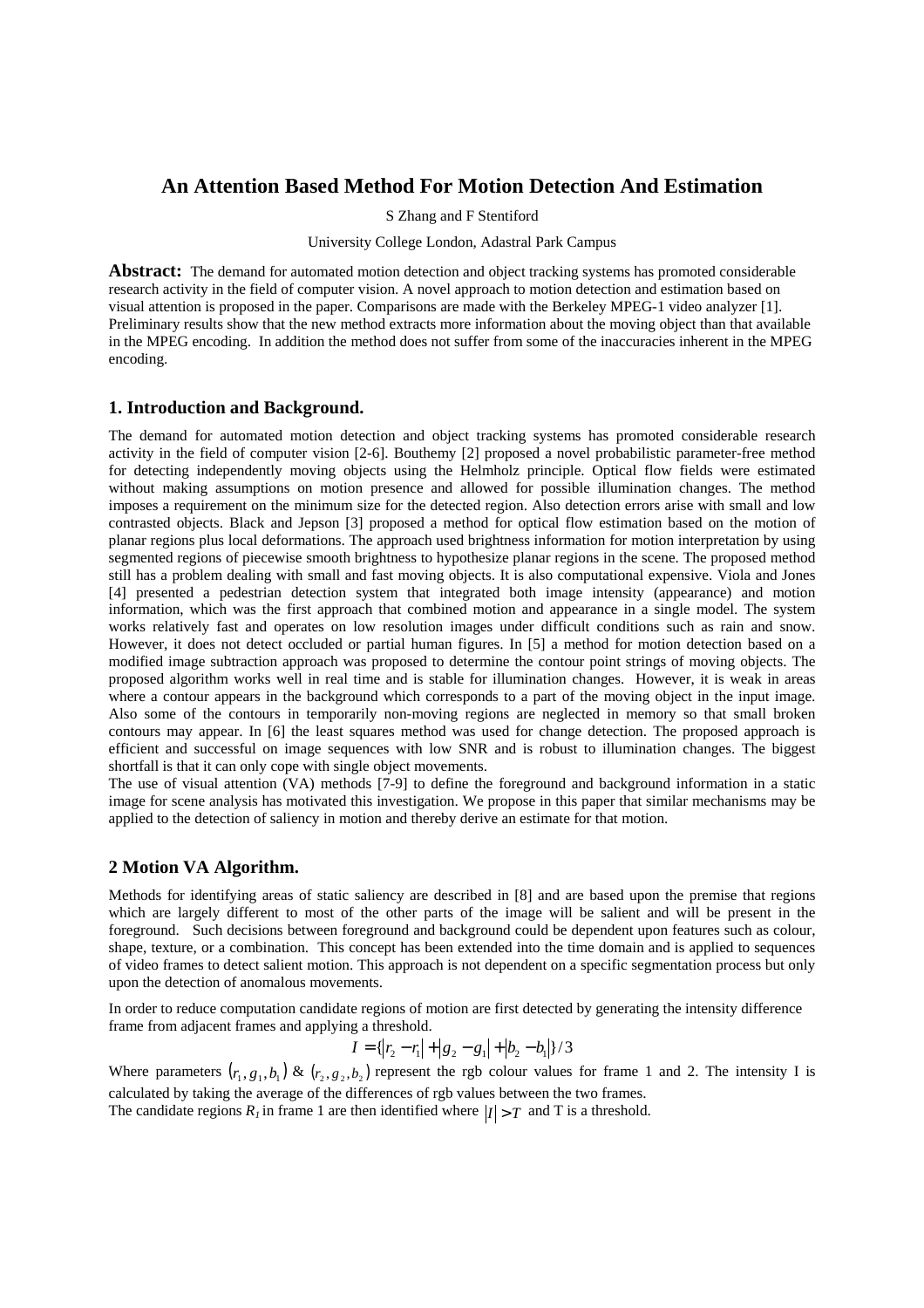Let a set of measurements  $\boldsymbol{a} = (r, g, b)$  correspond to a location  $\boldsymbol{x} = (x, y, b)$  in  $\boldsymbol{R}_t$ 

Define a function *F* such that  $a = F(x)$  and let  $x_0$  be in  $R_t$  in frame t.

Consider a neighbourhood *G* of  $x_0$  within a window of radius  $\varepsilon$  where

$$
\left\{ x_i \in G \quad \text{iff} \quad \left| x_0 - x' \right| \le \varepsilon \text{ and } \left| y_0 - y' \right| \le \varepsilon \right\}
$$

Select a set of *m* random points  $S_x$  in *G* (known as the fork) where

 $S_x = \{x'_1, x'_2, ..., x'_m\}$ 

We also only consider forks which are constrained to contain pixels that mismatch each other. This means that forks will be selected in image regions possessing high or certainly non-zero VA scores, such as on edges or other salient features.

In this case there will be at least one pixel in the fork that differs by more than  $\delta$  in one or more of its rgb values with one or more of the other pixels in the fork i.e.

$$
\left| F_k(\mathbf{x}_i) - F_k(\mathbf{x}_j) \right| > \delta_k \quad \text{for some } i, j, k
$$

Define the radius of the region within which fork comparisons will be made as *V* (the *view radius*) Randomly select another location  $y_\theta$  in the adjacent frame  $R_{t+1}$  within a radius *V* of  $x_\theta$ .

Define the fork  $S_y = \{y'_1, y'_2, ..., y'_m\}$  where  $x_0 - x'_i = y_0 - y'_i$ and  $|x_{0j} - x'_{ij}| \le R$ 

The fork centred on  $x_0$  is said to match that at  $y_0$  ( $S_x$  matches  $S_y$ ) if

$$
\left|F_j(\mathbf{x}_0) - F_j(\mathbf{y}_0)\right| < \delta_j
$$
\n
$$
\text{and } \left|F_j(\mathbf{x}_i') - F_j(\mathbf{y}_i')\right| < \delta_j \quad j = r, g, b \quad i = 1, 2, \dots, m.
$$

N attempts are made to find matches and the corresponding displacements are recorded as follows:

Let the *i*th fork  $S_{xi}$  match  $S_{yi}$ , where  $S_{xi} = \{x'_{1i}, x'_{2i}, ..., x'_{mi}\}$  and  $S_{yi} = \{y'_{1i}, y'_{2i}, ..., y'_{mi}\}$ Define the matching displacement as  $\boldsymbol{\sigma}^{t+1} = (\sigma_p, \sigma_q)$  where

$$
\boldsymbol{\sigma}_p = \begin{vmatrix} x_{0p} - y_{0p} \end{vmatrix}, \quad \boldsymbol{\sigma}_q = \begin{vmatrix} x_{0q} - y_{0q} \end{vmatrix}
$$

and the cumulative displacements  $\Delta$  and match counts  $\Gamma$  as

$$
\Delta(\mathbf{x}_j) = \Delta(\mathbf{x}_j) + \sigma_j
$$
  
\n
$$
\Gamma(\mathbf{x}_j) = \Gamma(\mathbf{x}_j) + 1
$$
  $j = 1,..., N_1 < N$ 

where  $N_I$  is the total number of matching forks and  $N$  is the total number of matching attempts The displacement  $\bar{\sigma}_{x_0}^{t+1}$  corresponding to pixel  $x_0$  averaged over the matching forks is

$$
\overline{\sigma}_{x_0}^{\prime+1} = \frac{\sum_{j=1}^{N_1} \Delta(x_{ji})}{\sum_{j=1}^{N_1} \Gamma(x_{ji})}
$$

A similar calculation is carried out between  $R_t$  and  $R_{t-1}$  to produce  $\overline{\sigma}_{x_0}^{t-1}$  and the estimated displacement of  $x_0$  is given by  $\{\overline{\sigma}_{\mathbf{r}_0}^{t+1} - \overline{\sigma}_{\mathbf{r}_0}^{t-1}\}$  / 2  $\overline{\sigma}_{x_0}^{t+1} - \overline{\sigma}_{x_0}^{t-1}$  / 2. This estimate takes account of both trailing and leading edges of moving objects.

This is carried out for every pixel  $x_0$  in the candidate motion region  $R_t$  and M attempts are made to find an internally mismatching fork *S<sup>x</sup>* .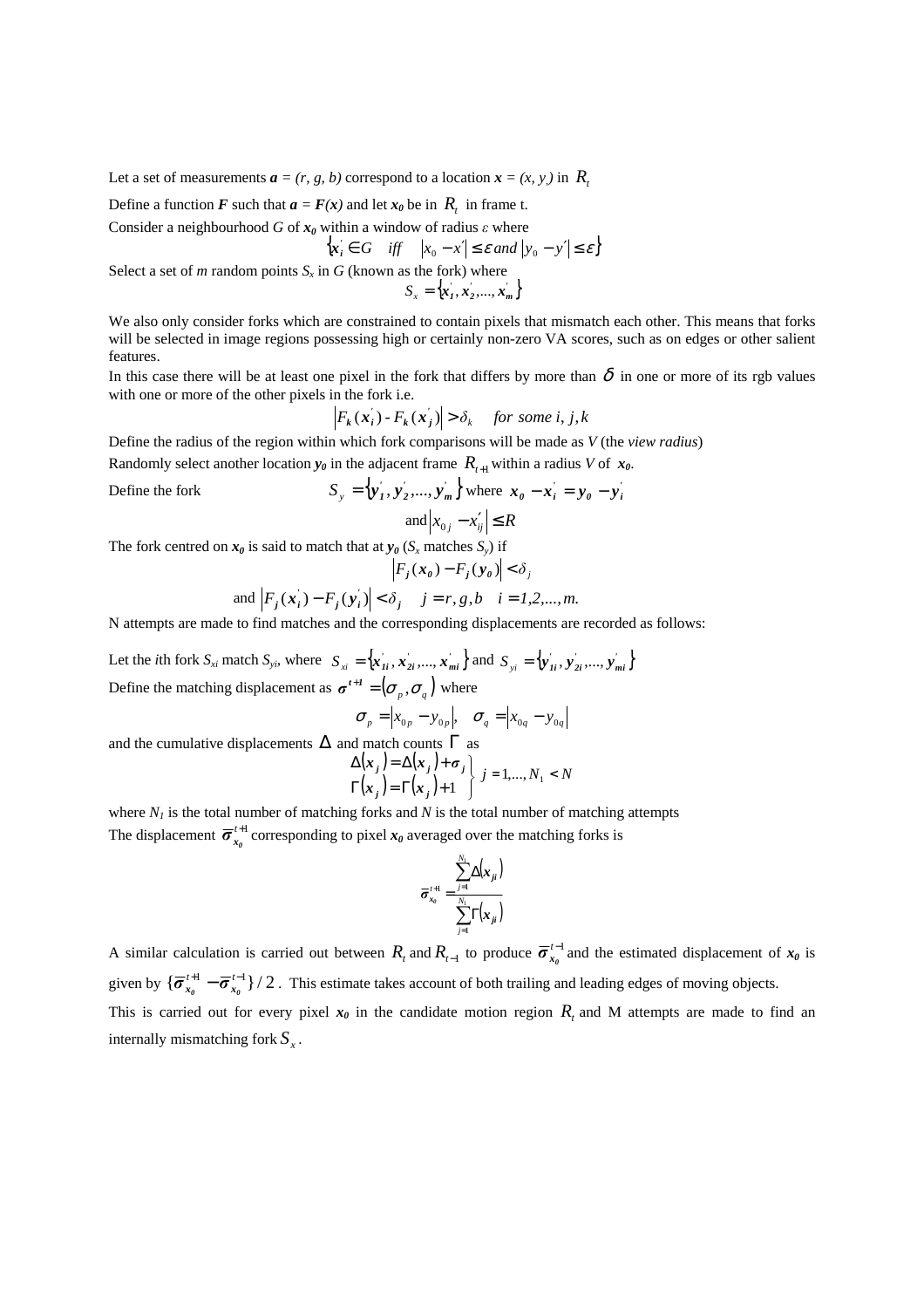#### **3 Results and Discussion.**

A pair of frames from a traffic video was tested on with results shown in Figure 1. The intensity difference indicates the areas of candidate motion for subsequent analysis. Motion vectors (MVs) were calculated as above for the car region and plotted in Figure 2. Regions with no vector assigned are those where no internally mismatching forks could be found i.e. areas of similar colour. The processing took 40 seconds in Matlab 7.

The parameters of the experiment were  $M = 100$ ,  $N = 100$ ,  $\varepsilon = 3$ ,  $m = 7$ ,  $R = (10,10)$ ,  $\delta = (40,40,40)$ ,  $T = 40$ .



**Figure 1. Two adjacent frames and their intensity difference** 



**Figure 2. Motion vector map**

It is possible to deduce information about the shape of the moving object from the motion vector map. Figure 3 shows two red squares in each frame, with the upper one moving from left to right and the other remaining static. A motion vector map for the moving square is shown alongside. The nature of the fork matching process means that there is a displacement component superimposed that points towards the centre of curvature along the boundary of the object. Motion vectors near corners therefore point towards the centre of the square in Figure 3, but all vectors possess a component in the direction of motion.





Figure 4 illustrates a comparison between the motion vectors present in the MPEG encoding [1] and those derived from the motion VA algorithm. The motion vector map in Figure 2 was scaled from 352x288 pixels to 22x18 macroblocks with each block corresponding to a 16x16 pixel area in the original image. It can be seen that the MPEG vectors are not as localised and several are spurious. In fact one of the vectors is in the wrong direction.